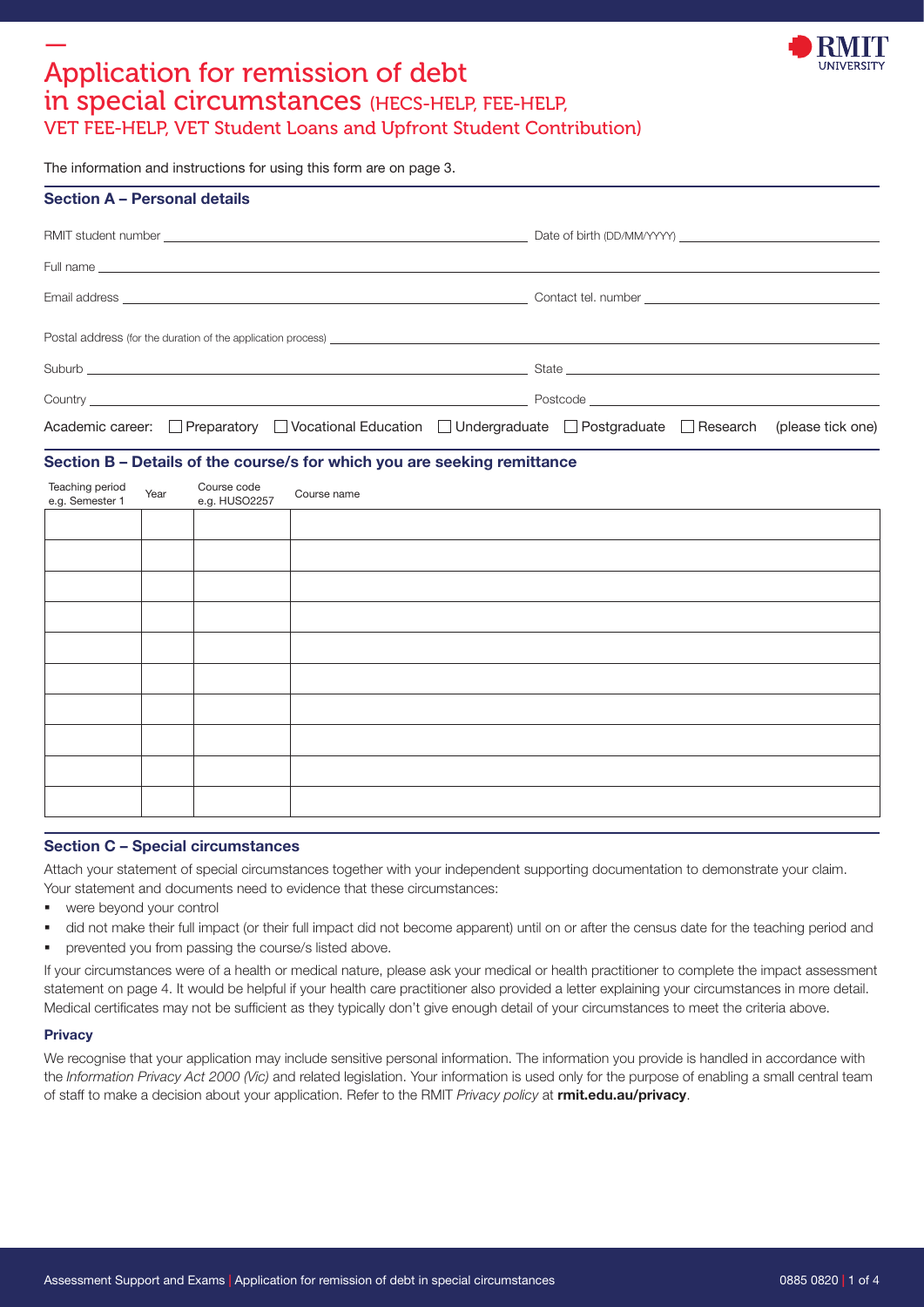

#### Section D – Student declaration

- 1. I am applying for remission and/or re-credit of my HECS-HELP, FEE-HELP, VET FEE-HELP, VET Student Loan or upfront student contribution in relation to the course/s listed in Section B on page 1.
- 2. I understand that it is my responsibility to establish sufficient grounds for remission and/or recredit and to provide evidence to demonstrate that these grounds exist.
- 3. I understand that RMIT will consider my application eligibility in accordance with the Federal Government's Higher Education Support Act 2003/VET Student Loans Act 2016 and associated guidelines.
- 4. I declare that the information I've provided on this application form and my attached statement is accurate and that I've read and understand the information provided with this application form.
- 5. I acknowledge that the University reserves the right to confirm the information provided and may vary or reverse any decision regarding this application if it is found to be made on the basis of incorrect or incomplete information.
- 6. I give consent for the University to contact my treating health practitioner and/or other person or organisations named in my supporting documentation and for the health practitioner or other person or organisation to provide information to the University about the circumstances described in my statement and their timing and impact on my ability to pass the course/s listed on page 1. I understand that I may be required to provide a more specific consent to disclosure of relevant information should this be required by the University.
- 7. I also give consent for the University to access supporting documentation that I've previously submitted for applications for special consideration and/or equitable assessment arrangements relevant to the teaching period/s listed on page 1.
- 8. I acknowledge that information may be sought in the University on communications and progress relevant to the course/s included in this application.
- 9. I understand that incomplete and unsupported applications cannot be considered by the University and that provision of false or misleading information is grounds for disciplinary action.

#### **Checklist**

- I already have a final non-passing result on my academic record for the course/s listed on this application.
- I've read and understood the information and instructions on page 3 of this form.
- I've completed Section A and B of this form and I've provided a statement of my special circumstances.
- I've attached independent supporting documentation substantiating my statement of my special circumstances.
- I haven't applied before for remission of debt due to special circumstances for the course/s in the teaching periods listed on page 1 of this form.

Student signature Date (DD/MM/YYYY)

By signing here I acknowledge I have read, understood and agree to the above declaration and checklist.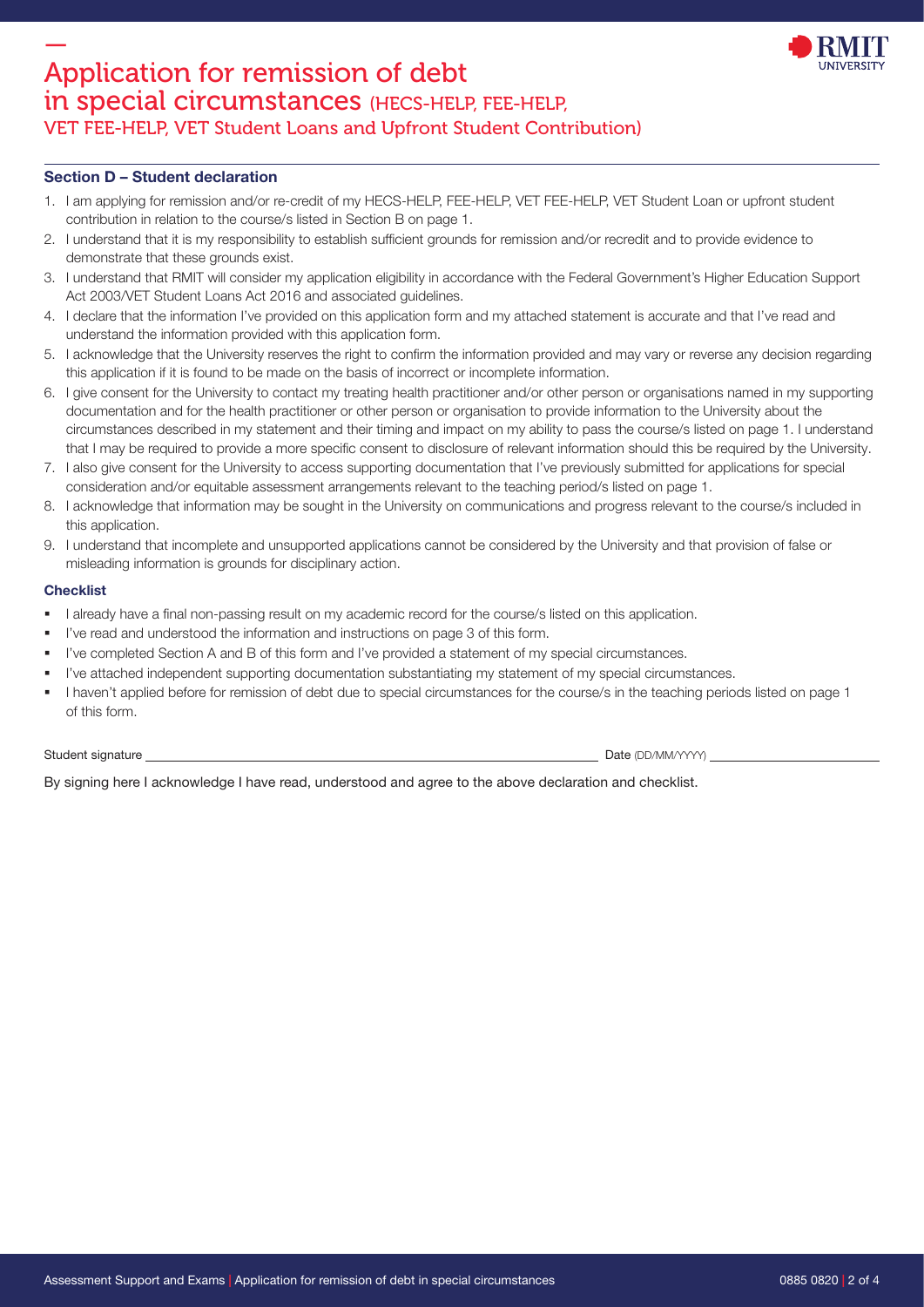

# — Application for remission of debt in special circumstances (HECS-HELP, FEE-HELP, VET FEE-HELP, VET Student Loans and Upfront Student Contribution)

## Information sheet

#### Who can use this form?

Use this form if you're a domestic higher education student or vocational education student who:

- withdrew from a course or courses after the census date because of special circumstances or
- was prevented from passing or withdrawing from courses because of special circumstances.

Special circumstances are defined below.

Use this form to apply to have your:

- HECS-HELP debt remitted
- FEE-HELP, VET FEE-HELP or VET Student Loans balance remitted (re-credited) and/or
- Upfront payment of a student contribution refunded.

#### Who can't use this form?

- Domestic full-fee paying students who did not successfully apply for a HELP loan or VET Student Loan before the relevant census date.
- International students.
- Students who passed the relevant courses.
- Students who withdrew from their courses or applied for leave of absence before the relevant census date but believe their withdrawal/leave of absence has not been processed or has been processed incorrectly. Students in this situation should contact RMIT Connect to discuss the matter.

### Time limits for applying

You must apply for remission in writing within 12 months of when your course ended. This may vary according to when your enrolment ended or if you had the opportunity to complete an assessment after the listed class end date. The 12-month application period will commence:

- when you withdrew from the class (if you did so before the published course end date) or
- the last day of the teaching period in which you were enrolled in the course (if you did not withdraw from the course earlier) or
- the last date an assessment was due for you in the course if you were permitted to complete an assessment after the listed course end date (such as being granted a deferred exam).

If you are uncertain about the applicable application period for one or more of your courses, please email [hesa.remission@rmit.edu.au](mailto:hesa.remission@rmit.edu.au) for advice.

Applications submitted more than 12 months after the relevant date can still be considered if you demonstrate (with independent supporting documentation) the circumstances which prevented you from submitting a timely application.

### What do I need to demonstrate to have my application approved?

Your application should include a personal statement of your special circumstances and independent supporting documentation to substantiate these.

Your statement and documentation need to demonstrate that:

- 1. the special circumstances were beyond your control and
- 2. the special circumstances did not make their full impact (or their full impact was not apparent) until on or after the census date in the course and
- 3. you were unable to complete or pass your course because of those special circumstances.

#### What evidence is required for each type of special circumstance?

#### Medical or psychological reasons

Ask your treating health practitioner to complete the impact assessment statement on page 4 and, if possible, provide a letter stating:

- the date on which your health condition began or worsened
- how your condition affected your ability to study and undertake assessment tasks and
- when it became apparent that you couldn't continue your studies.

#### Family/personal reasons

Provide a formal letter from a doctor or counsellor who is familiar with you circumstances stating:

- the date on which your personal circumstance began or changed
- how your circumstances affected your ability to study and undertake assessment tasks and
- when it became apparent that you couldn't continue your studies.

#### Employment related reasons

Provide a formal letter from your employer that includes:

- your previous work hours and location
- your current work hours and/or location and the date they changed and
- the reason for the changed hours/location.

#### Course related reasons

Provide supporting documentation from your RMIT school or college demonstrating that the school/college changed the arrangements for your course after the census date with the effect that you were unable to complete the course.

#### How do I submit this application?

Please scan your application, statement and supporting documents and email them to [hesa.remissions@rmit.edu.au](mailto:hesa.remissions@rmit.edu.au).

#### What happens once I've submitted my application?

- 1. We'll email to confirm receipt of your application and tell you how long it will take for us to assess your application.
- 2. Once your application has been assessed, we'll email to advise you of the outcome.
- 3. If you're dissatisfied with the outcome, you can apply to have the decision reviewed by an independent senior RMIT officer. The outcome letter will explain the process and time frame for review requests.
- 4. If your application outcome is reviewed and you're still dissatisfied, you may be able to apply to the Administrative Appeals Tribunal for a further review of the decision. You may have to pay an application fee. Please go to **[aat.gov.au](https://www.aat.gov.au/)** for information about this process.

CRICOS provider code: 00122A